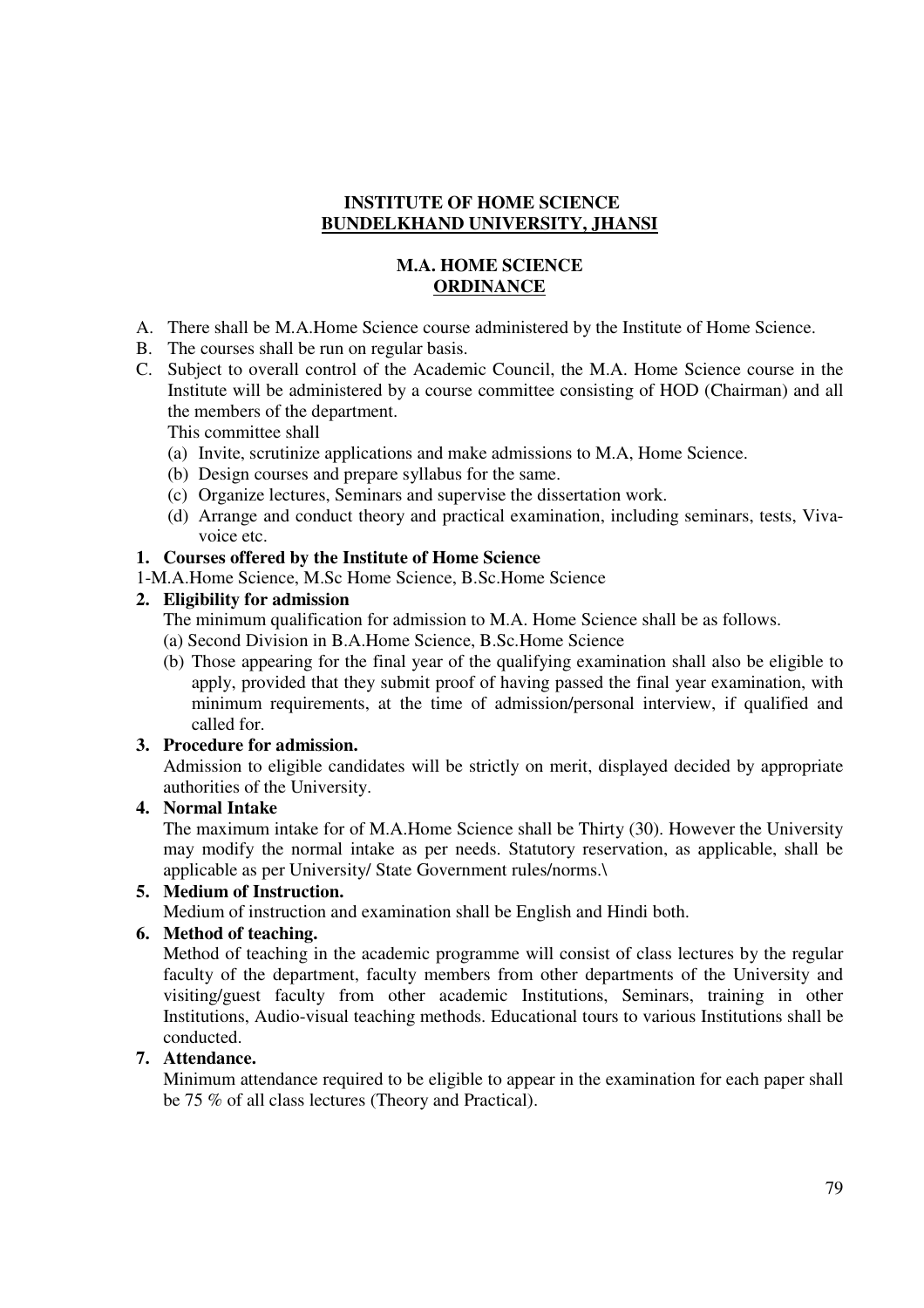In case a student is short of attendance due to illness, participation in sports, extra curricular activities etc., the following rules shall apply-

- (a) Shortage of up to 10% attendance shall be condoned by the H.O.D on the specific recommendation of the class teacher.
- (b) A shortage of up to 25 % attendance can be condoned by the V.C. on the specific recommendations of the H.O.D.
- (c) Students will be allowed to go for training for a specific time period in Institutions all over India with due permission from the H.O.D. The training period duly certified by the head of the department of the concerned Institution will be considered as normal attendance for the student. Students who go for training during summer/winter holidays also have to take permission from the H.O.D. to join the training.
- (d) Students who are unable to obtain the minimum attendance after considering all the above clauses will have to reregister for that particular paper in which they are short of the minimum required attendance as and when the paper is offered by the department.

### **8. Duration of the course.**

The duration of the course for M.A, Home Science shall be Two (2) academic years.

### **9. (1) Examination.**

M.A. Home Science programmes shall have the following scheme of examination.

### **Theory Examinations.**

### **(a ) Sessionals**

Sessional examinations shall be conducted by the subject teacher at his/her discretion. The examination shall preferably be conducted when at least half of the syllabus is covered by the teacher. The questions can be objective/ short answer type and will be set by the concerned teacher. The weight age of this examination will be 30% for M.A.The teacher may conduct a make up examination if necessary after consulting the H.O.D. If a student is unable to appear in the examination on medical grounds or on sufficient grounds duly permitted by the H.O.D. The subject teacher shall conduct a separate examination for that student.

### **(b) Year end Examination.**

It shall be conducted by the University normally after completion of the course content of the syllabus. The question paper will be set by examiners appointed by the Vice-Chancellor on the basis of the recommendation of the board of studies. The pattern of the question paper shall be decided by the University. The weightage of this examination will be 70%.

### **(c)Practical Examinations**

Examination will be conducted in that paper where it is given in course structure. The examiners will be appointed by V.C. on the basis of the recommendations of the board of studies. The marks of the practical examination of M.A.students will be distributed on the following basis.

# **M.A. 1st Year**

1. 50 Marks Practical in Food and Nutrition (25 Prac.+10 Viva +15 Sessional)

- 1. 25 Marks Project Work in HDFS
- 2. 25 Marks Project Work in Consumer Economics

# **M.A. IInd Year**

- 1. 50 Marks Practical in Clothing Construction (25 Prac.+10 Viva+15 Sessional)
- 2. 25 Marks Project Work in Family Resource Management
- 3. 25 Marks Project Work in Extension Education, Technique and Programme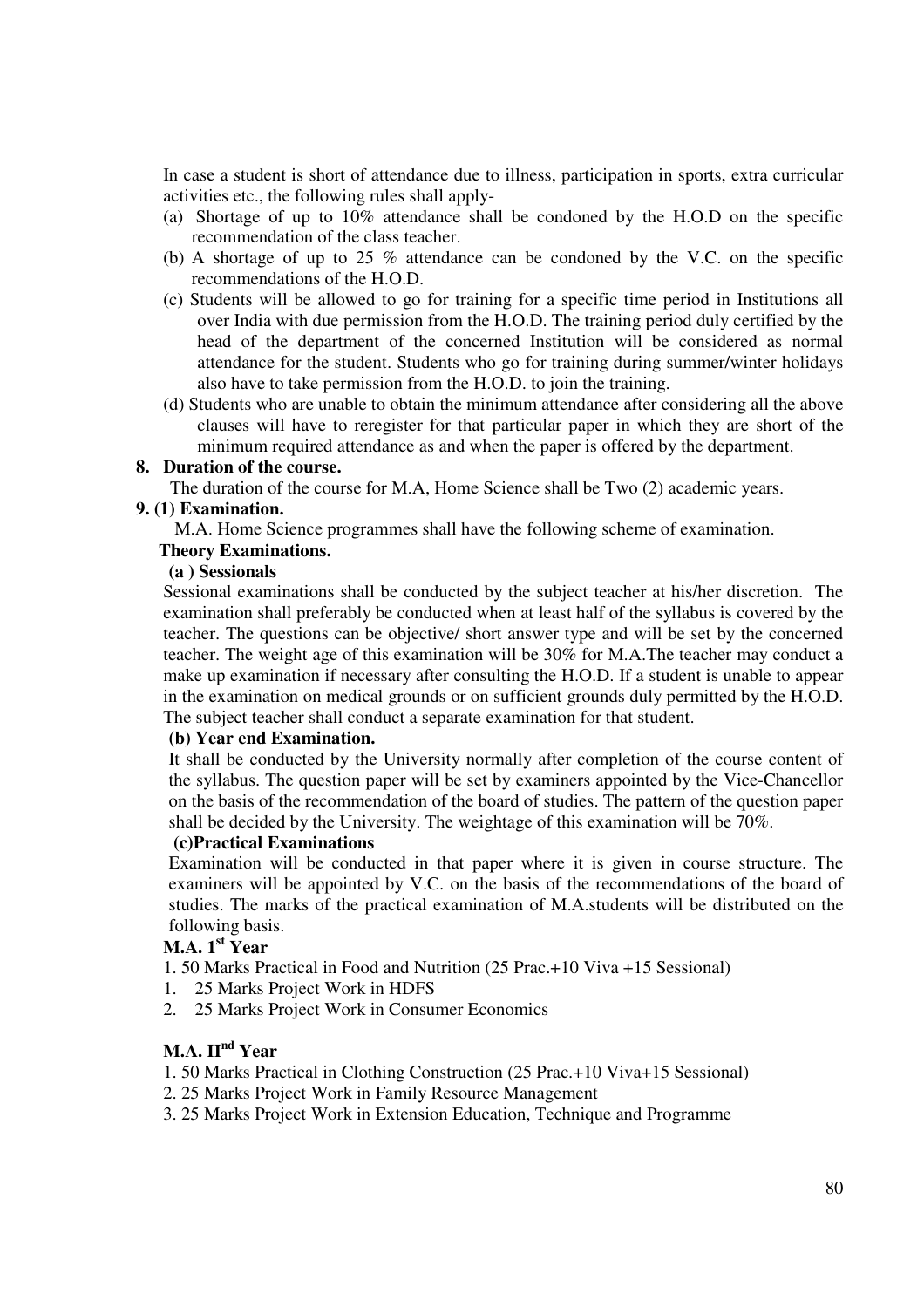### **9 (2) Minimum passing marks**

(a) M.A. Home Science  $40\%$ 

- **9 (3)** Results and Divisions for theory, seminars, practical.
	- (a) Third Division

M.A. 40% or more but less than 50%

- (b) Second Division MA. 50% or more but less than 60%.
- (c) First Division. 60% or more but less than 75%
- (d) Distinction. 75% or above.

### **9(4) Promotions to the next year:**

A student shall be promoted to the next year only if he/she passes 50% of the total number of theory papers in the year. Those who are unable to pass 50% of the theory papers shall be considered as fail.

### **9 (5) Back paper Examination.**

The students will have to clear theory, sessional as well as the practical papers separately. In case a student fails to clear a particular paper in a semester or year he/she shall be permitted to clear the 40% for both theory, sessional, seminars, practical by taking a back paper examination which shall be conducted along with the Annual examination in which that particular paper is offered in case of the M.A.students as in the mean time, the student will be given provisional admission in the next year. If student fails in sessional examination and did not submit the fees of sessional examination will be considered failed. A student will have clear his/her back paper with in three chances including special back paper.

A student will have to clear all the papers by the end of the  $2<sup>nd</sup>$  year in order to be eligible for the award of the relevant degree by the university.

### **Ex-Student**

In case a student fails in the examination as per relevant provision he/she may be allowed to subsequent examination as an ex-student, without attending classes. He/she shall be appear & clear all papers, practical, examination etc. as per provision of the syllabus in that year.

### **9 (6) Special Back paper Examination.**

The University may also hold a special back paper examination after the declaration of final year result of (M.A Home Science) and only for those students who were in Final year shall give the special back paper of any year. If a student fails to clear a special back paper he/she may be given another chance only with the regular (junior) students, where the student has to appear in an ordinary back paper examination. The fees of the above examination shall be decided as per the university norms decided time to time.

### **9 (7) Improvement Examination**

If a candidate has availed the chance of appearing in the back paper, he/she would not be improving his/her percentage.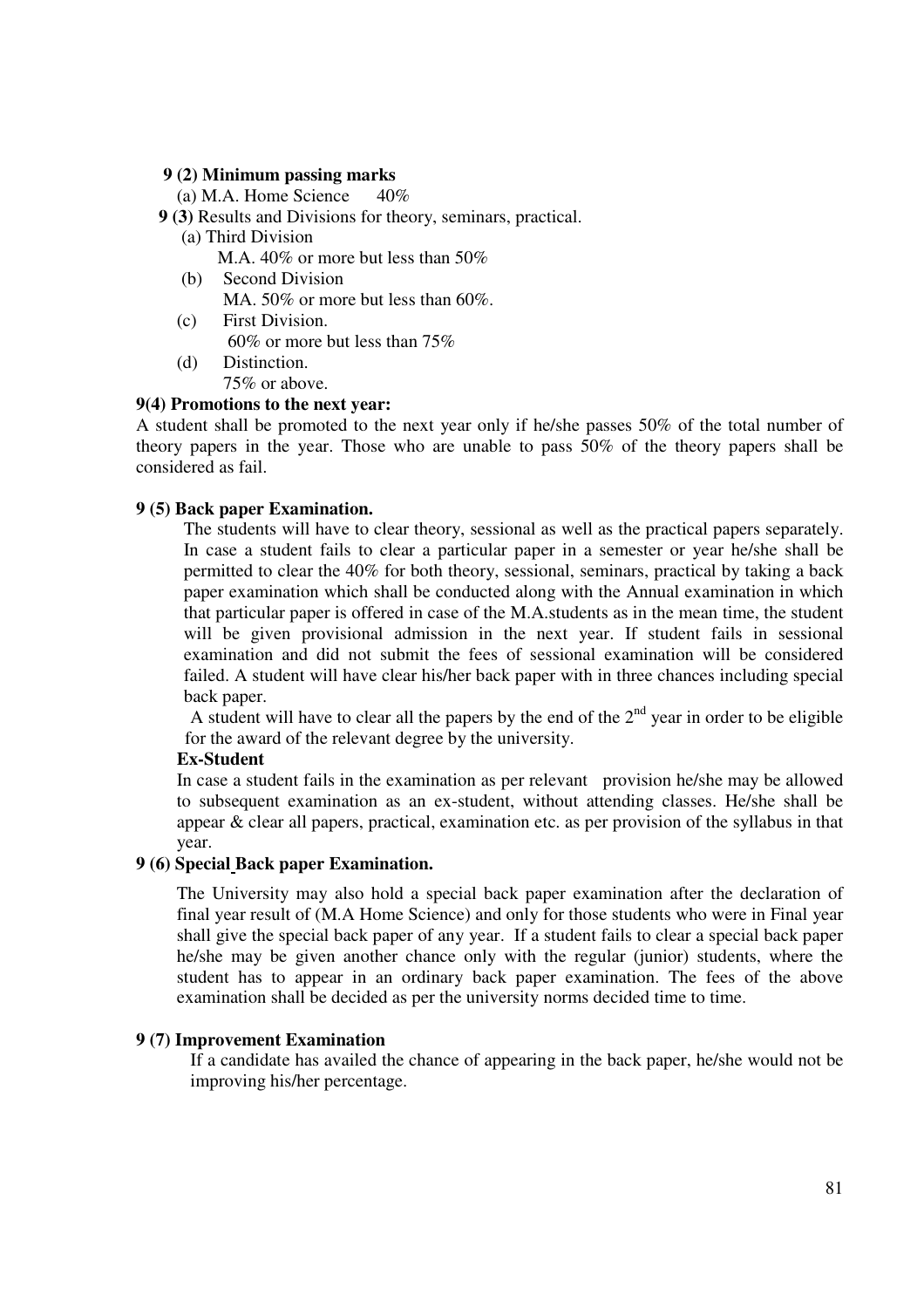For Improvement of percentage in semester/annual examination, a candidate can take one paper from each academic year / semester. The improvement of percentage can be done only at academic year.

### **Amendment:**

Any ordinance, fee structure and eligibility are subject to amendment from time to time as may by appropriate body of the University.

#### **9 (8) Final award of divisions.**

 The students will be declared passed in a particular division after practical, seminars and project work considering the average of marks obtained in all theory.

#### **10.Discipline.**

The students of the department are expected to maintain proper discipline with in the Institute as well as with in the University campus. Mutual consultation, carrying any hand written, printed material or books etc in the examination hall during any sessional or end semester/year examination will be considered an unfair practice. The examiners on duty may take back the answer sheets provided to any such student and expel the student from the examination hall and report the matter to the H.O.D. The H.O.D. may recommend disciplinary procedures against such students including fine, suspension, debarring from appearing in any future examination for a time period up to 3 years or expels ion of the student from the University to the Vice Chancellor.

Students who want to go home or visit any other Institution/University/ Industry etc on valid reasons must submit an application to the H.O.D. and should take permission from the H.O.D. to leave the campus for the specific time period.

### **11. Confidential file of students.**

The H.O.D. may maintain a confidential personnel file of students and keep a record of reports, feed backs etc about the activities and behaviour of students in the campus as well as in places or Institutions where they undergo training, attend seminars/conferences etc. The H.O.D. may check these files and use his discretionary powers while giving recommendations/permissions etc. to students for training, project work etc. or for issuing the conduct and character certificate to students.

### **12. Course programe**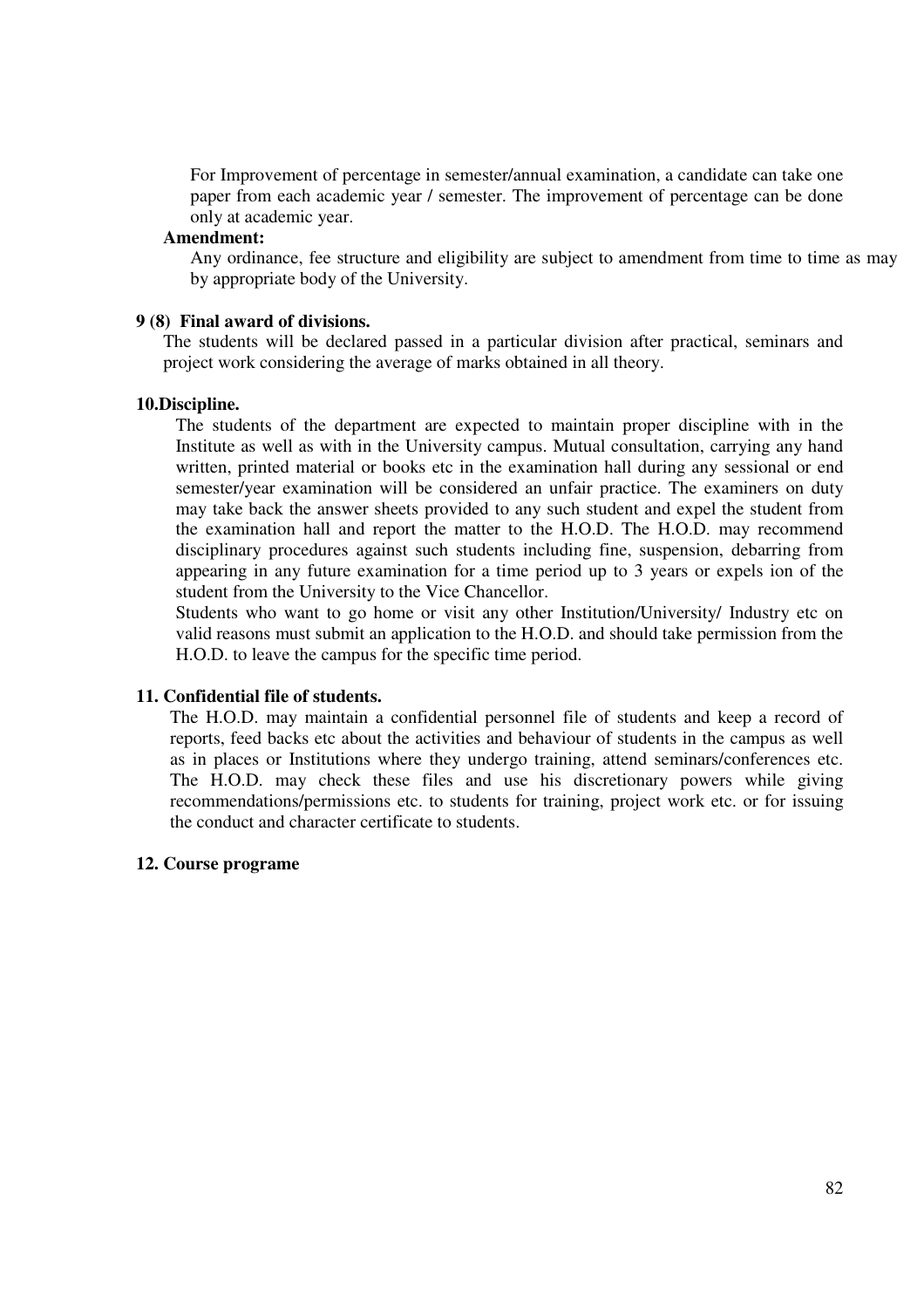# M.A. (Home Science)

# M.A. (Home Science) Previous w.e.f. 2008-2009

| Course code               | Course                                                         | Final | Sessional        | Practical |
|---------------------------|----------------------------------------------------------------|-------|------------------|-----------|
| FH-101                    | Food and Nutrition<br>(Meal Management In<br>Health & Disease) | 70    | 30               | 50        |
| FH-102                    | Human Development<br><b>And Family Studies</b>                 | 70    | 30               | 25        |
| FH-103                    | Social Research &<br><b>Statistics</b>                         | 70    | 30               |           |
| FH-104                    | <b>Consumer Economics</b>                                      | 70    | 30               | 25        |
|                           |                                                                |       | Total            | $= 500$   |
|                           |                                                                |       |                  |           |
| M.A. (Home Science) Final |                                                                |       | w.e.f. 2009-2010 |           |
| FH-105                    | <b>Clothing Construction</b>                                   | 70    | 30               | 50        |
| FH-106                    | <b>Family Resource</b><br>Management                           | 70    | 30               | 25        |
| FH-107                    | Extension Education,<br>Techniques and<br>Programme            | 70    | 30               | 25        |

Total =  $500$ Grand Total =  $1000$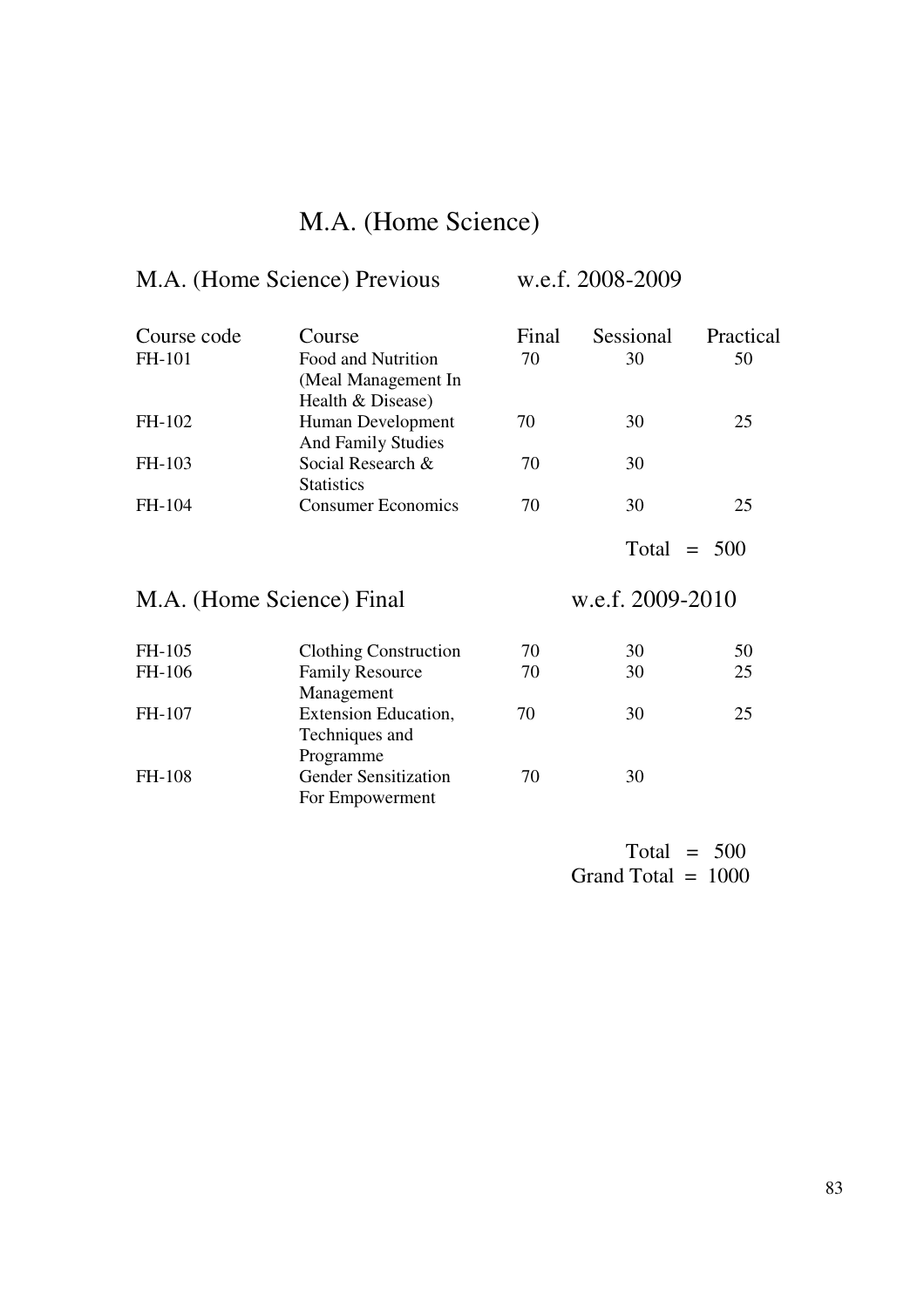# **SYLLABUS**

# Bundelkhand University Jhansi

M.A. (Home Science)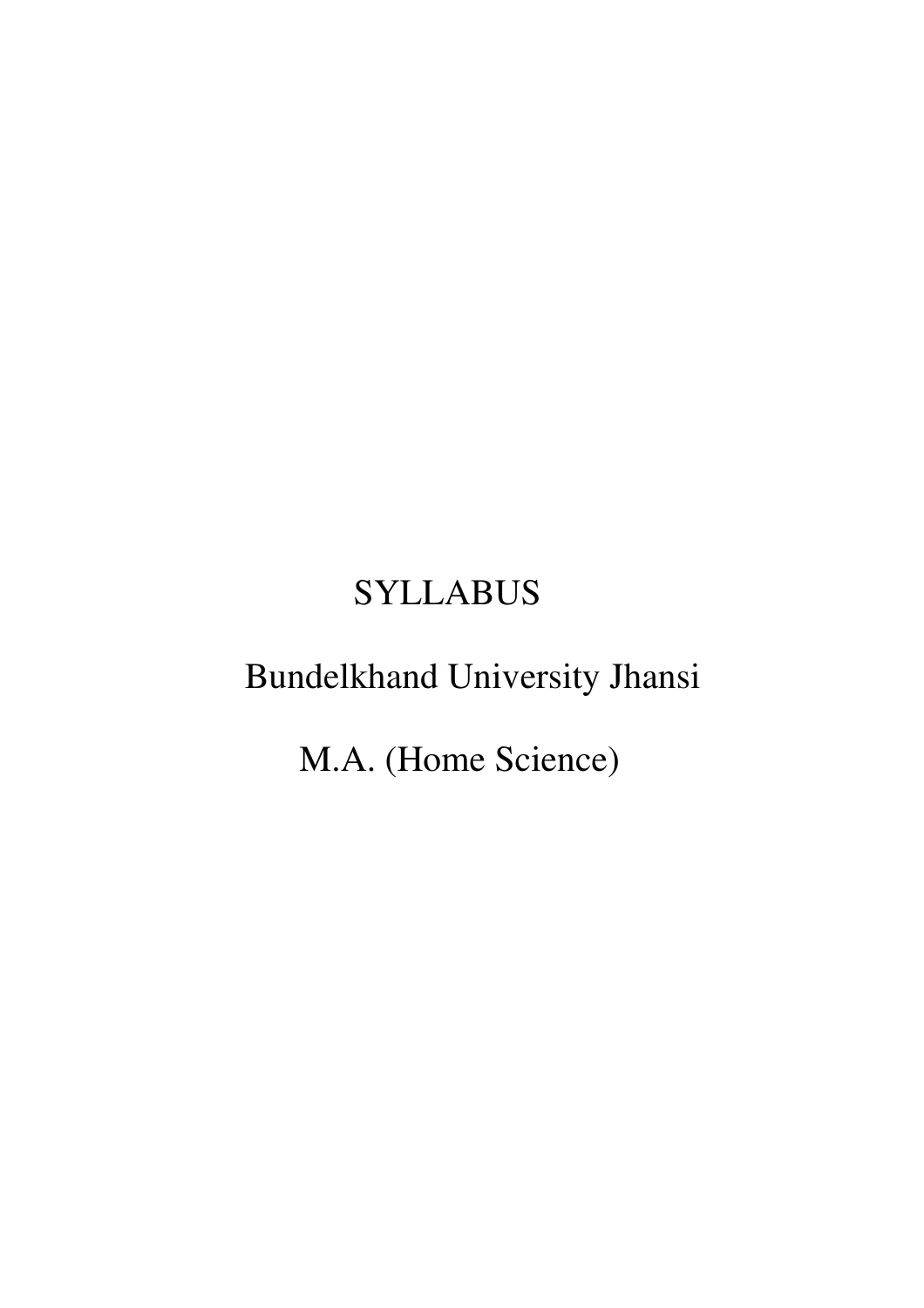# M.A. (Home Science)

# M.A. (Home Science) Previous w.e.f. 2008-2009

| Course code<br>FH-101     | Course<br>Food and Nutrition<br>(Meal Management In<br>Health & Disease) | Final<br>70      | Sessional<br>30 | Practical<br>50 |  |
|---------------------------|--------------------------------------------------------------------------|------------------|-----------------|-----------------|--|
| FH-102                    | Human Development<br><b>And Family Studies</b>                           | 70               | 30              | 25              |  |
| FH-103                    | Social Research &<br><b>Statistics</b>                                   | 70               | 30              |                 |  |
| FH-104                    | <b>Consumer Economics</b>                                                | 70               | 30              | 25              |  |
|                           |                                                                          |                  | Total<br>$=$    | 500             |  |
| M.A. (Home Science) Final |                                                                          | w.e.f. 2009-2010 |                 |                 |  |
| FH-105                    | <b>Clothing Construction</b>                                             | 70               | 30              | 50              |  |
| FH-106                    | <b>Family Resource</b><br>Management                                     | 70               | 30              | 25              |  |
| FH-107                    | Extension Education,<br>Techniques and                                   | 70               | 30              | 25              |  |
|                           | Programme                                                                |                  |                 |                 |  |

Total  $= 500$ Grand Total =  $1000$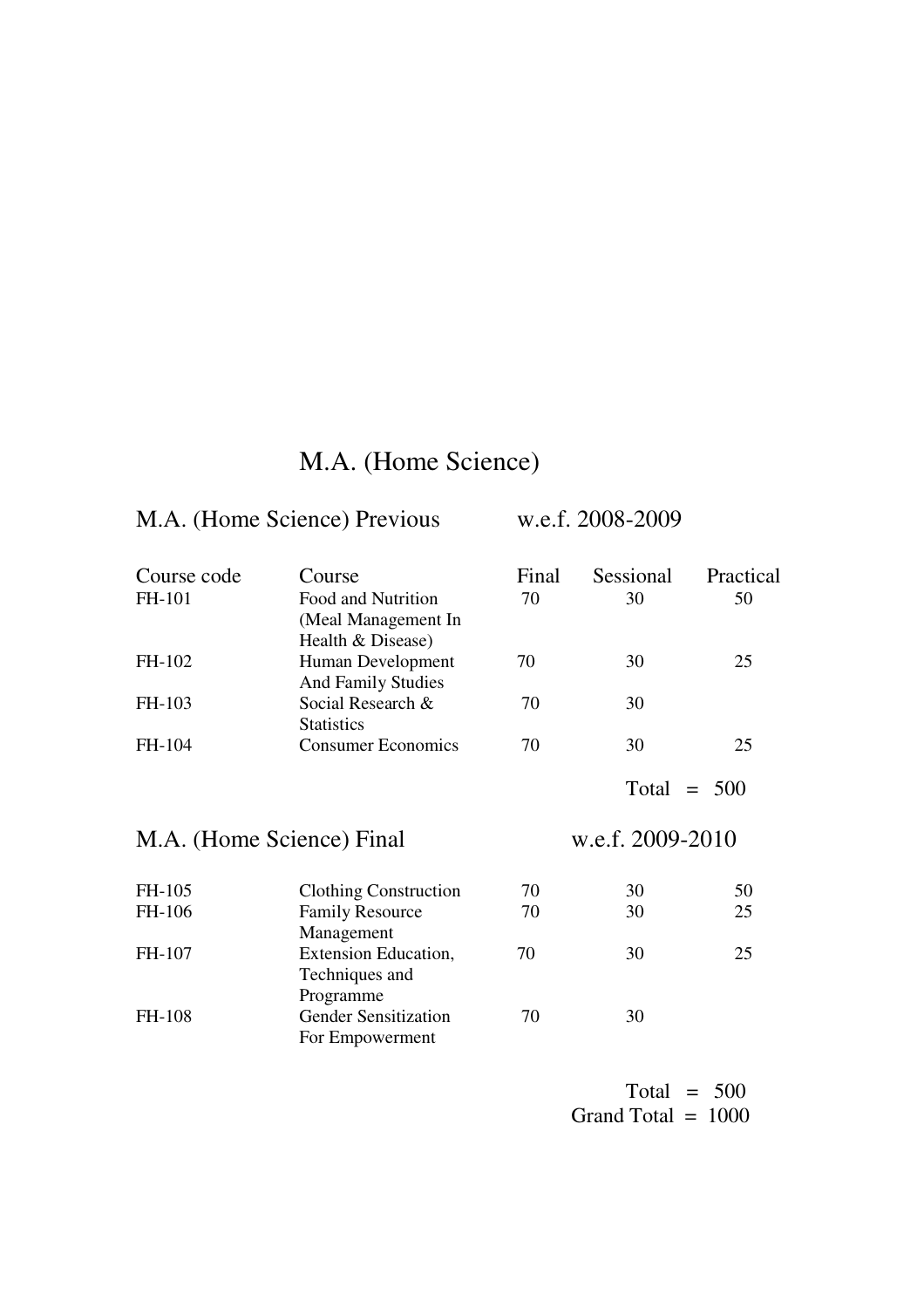M.A. (Previous) Home Science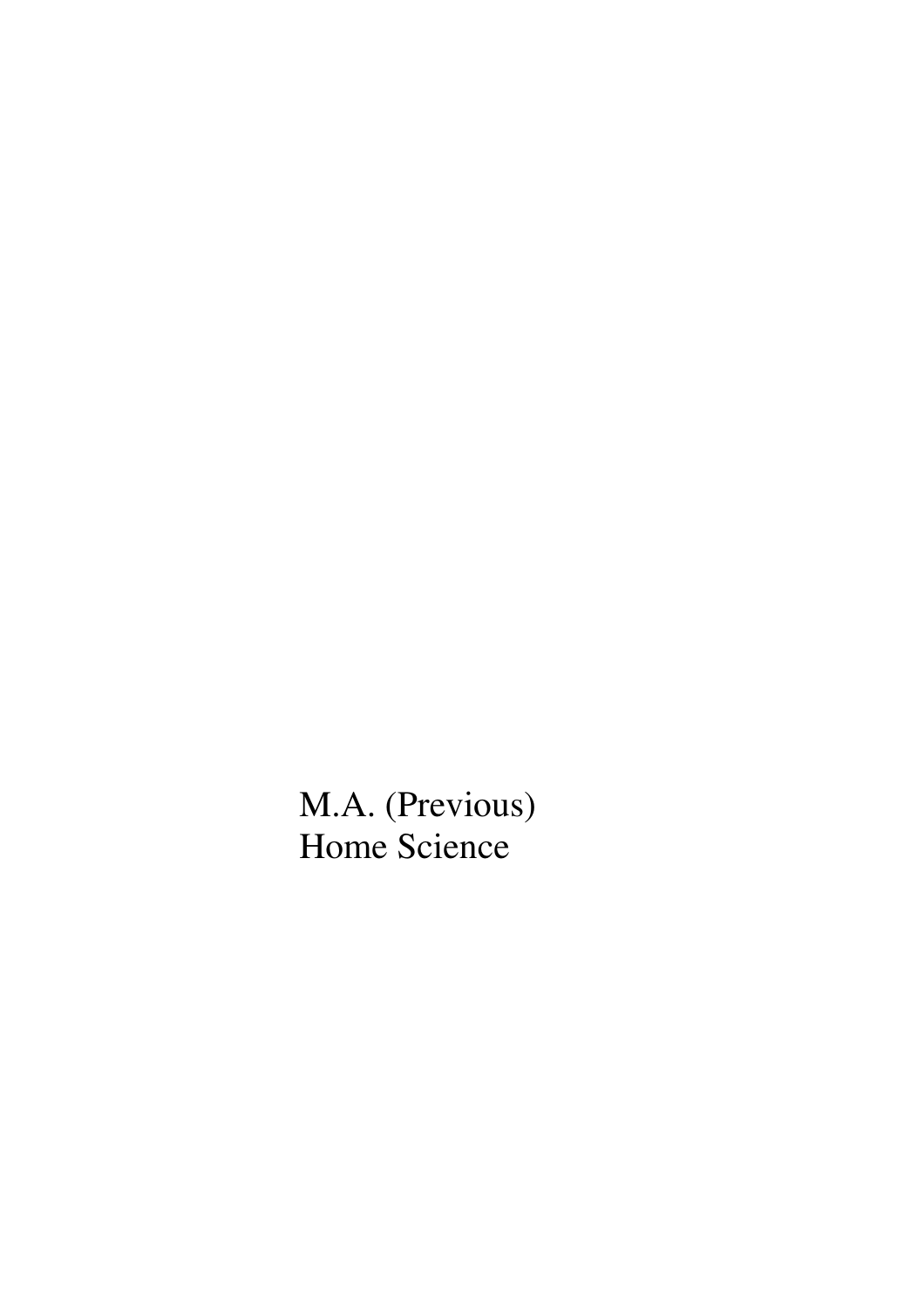# **FH-101 FOOD AND NUTRITION (MEAL MANAGEMENT IN HEALTH & DISEASE)**

Final Exams- 70 Sessional-30 Practical-50

UNIT-I Meal planning of different age group

UNIT-II Adaptation of normal diet for Therapeutic purpose Light, soft, full fluid and clear liquid diet, bland diet, applications.

UNIT-III Planning following therapeutic diets

(a) Diet in fever acute and prolonged typhoid.

(b) Diet in kidney diseases, acute and chronic nephritis

(c) Diet in relation to endocrine disorders diabetic's mellitus

(d) Diet in relation to hypertension and cardiac disease.

 (e) Diet in relation to diseases of the gastrointestinal tract Diarrhoea, constipation

duodenal ulcer etc.

(f) Pre and post operation diet.

### Practical

Planning, Calculation, Preparation, Evaluation & Diet counselling, for the diseases, covered in theory.

### Reference:

Mahan, L.K. and Escott-Stump, S. (2000): Krause's food Nutrition Diet Therapy, 10<sup>th</sup> Edition W.B. Saunders Ltd.

Shils, M.E. Olson, J.A., Shike, M. and Ross, A.C. (1999): Modern Nutrition in Health and Disease,  $9<sup>th</sup>$  Edition Williams and Wilkins.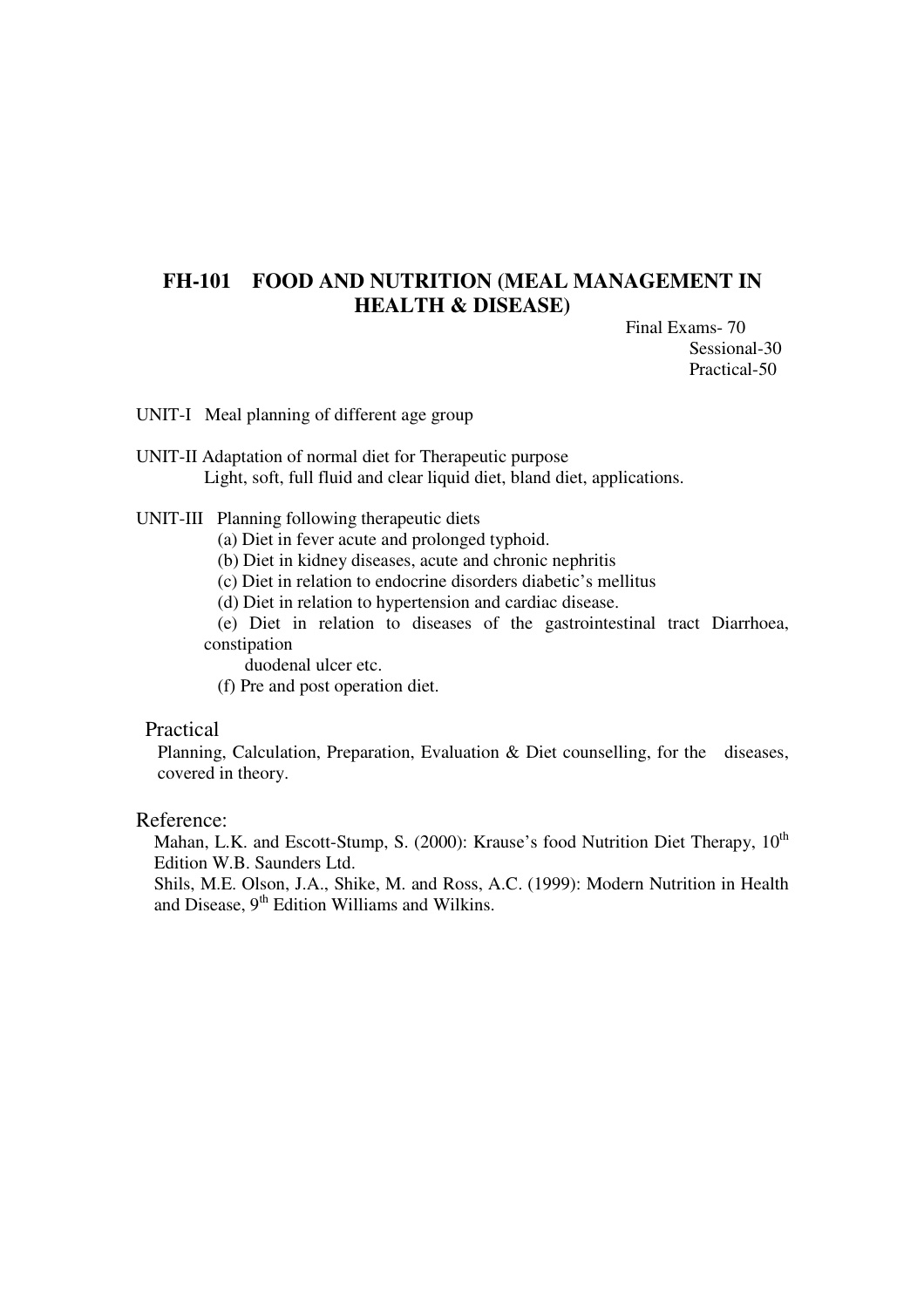# **FH-102 Human Development and Family Studies**

 Final Exams- 70 Sessional-30 Project-25

UNIT-I Introduction to Human Development

 The purpose of studying children, fundamental needs of children, Developmental tasks

UNIT-II Heredity and environment, meaning and interaction. The role of nature and nurture determining intelligence, personality and behavior. Learning & Maturation

- UNIT-III Prenatal development Stages, factor influencing, Birth process and complications
- UNIT-IV Childhood Years (6 to 12 years) Developmental trends-physical, emotional, social and intellectual
- UNIT-V Adolescence (13 to 18 years)

Physical changes, development of social maturity, interests, family relationships

### UNIT-VI Adulthood & Old age

 Significance & sub stages of adulthood emotional relations with self , spouse ,children, close friends, colleagues , Health stress and disease, menopause and climacteric; change in personality, adjustment to dependency , loss of spouse, single hood and with family member , community facility for old people

Project Work Preparation of teaching aids concerning the subject.

### Reference:

- 1. Rice, F.P. (1995). Human Development. New Jersey: Prentice Hall.
- 2. Berk, L.E. (1995). Child Development. London: Allyn & Bacon.

3. Cole, M.& Cole, S. (1993). The development of children. (2<sup>nd</sup> ed.) New York: Scientific American Books Freeman & Co.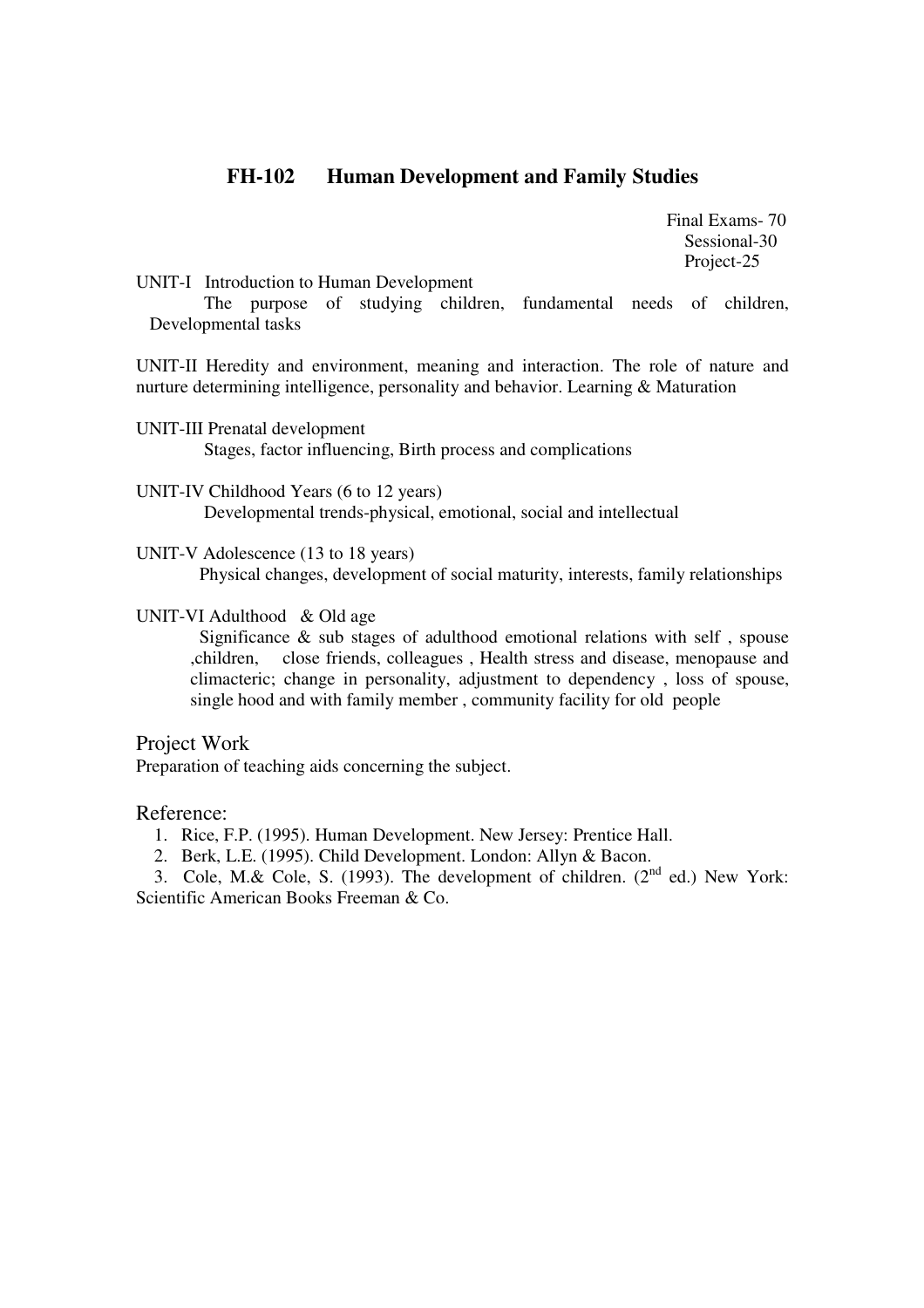# **FH-103 Social Research & Statistics**

 Final Exams- 70 Sessional-30

### UNIT-I

Meaning and definition of statistics.

Basic elements of scientific Research, Research concepts-Scientific Method, and Major steps in scientific research. Social Survey & Social research.

Action oriented research statistical and experimental procedures, sources of authoritative information.

Progress report of current research purpose of review of literature. Research design concept and types.

### UNIT-II

Relationship between theory and empirical research.

Preparation of research plan.

Techniques of data collection, observation, interview, schedule, questionnaire requirements of a good questionnaire.

### UNIT-III

(1) Sampling Techniques-Basic idea, Types of samples.

(2) Statistical analysis.

(3) Measures of central tendencies, Arithmetic Mean, Median, Mode.

(4) Measures of variability. Range quartile deviation, Mean deviation.

### UNIT-IV

Measures of relationship between facts-simple, co relation and association of attributes.

Processing of data editing, coding, classification, tabulation, Application of Chisquare test.

### UNIT-V

Diagrammatic representation of data bar diagrams, Histogram frequency curves analysis and interpretation of data and reporting the results.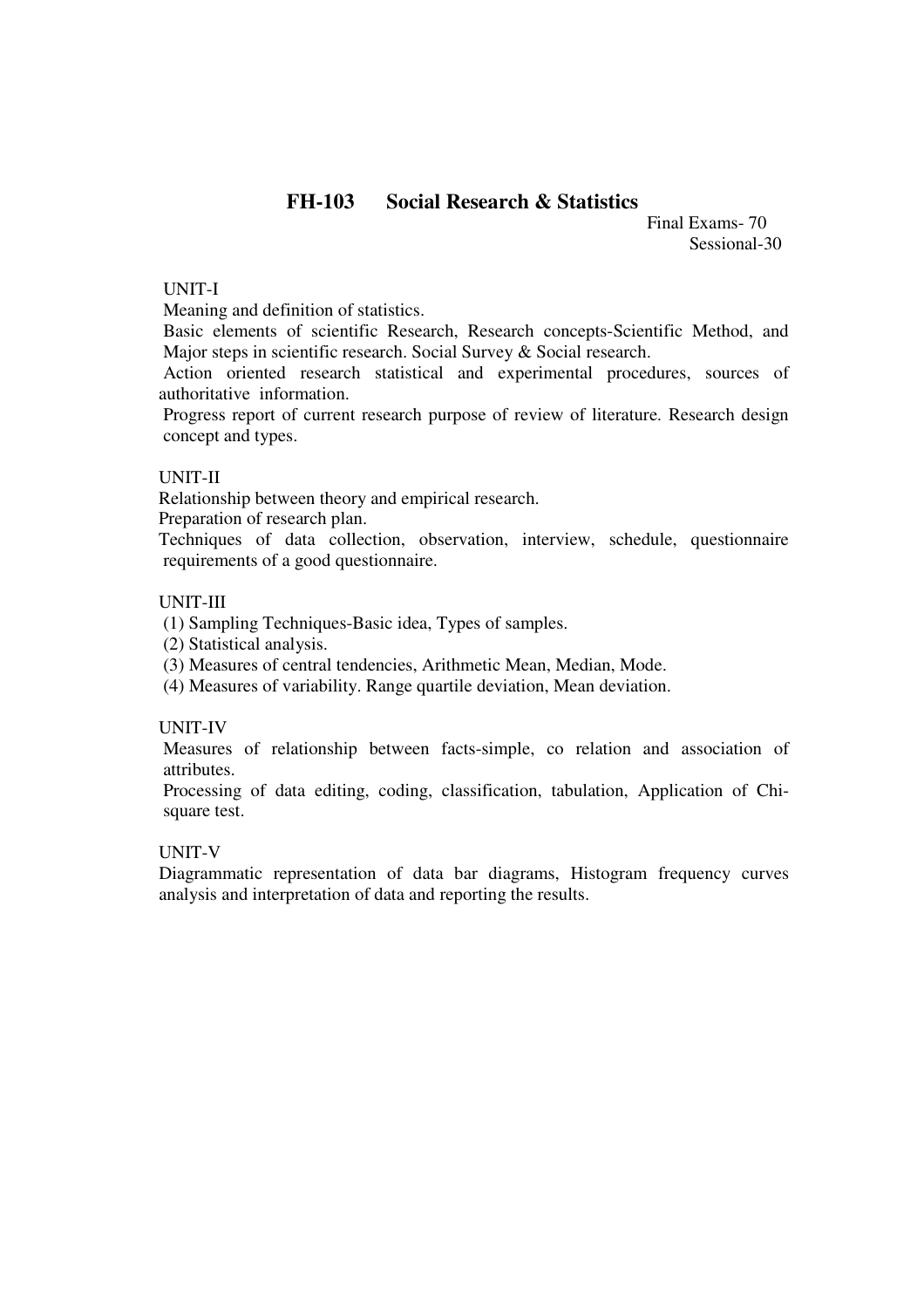# **FH-104 Consumer Economics**

Final Exams- 70 Sessional-30 Project Work-25

UNIT-I Consumer and his wants- Characteristics and classification, factors influencing wants.

UNIT-II Consumer's standard of living – factors influencing standard of living.

UNIT-III Role of consumer in the market, Meaning, functions and types of markets.

UNIT-IV Consumer's Surplus

UNIT-V Factors influencing Consumer's Choice regarding custom, fashion, advertisement & variety of goods

UNIT-VI Problems of Consumer buy

UNIT-VII Price- Meaning, price, fixation under perfect competition, Imperfect Competition and monopoly

UNIT-VIII Standardization grading and labeling.

Project Work

.

1 Comparison of Whole sale and retail prices.

- 2. Study of the influence of advertisement on consumer.
- 3. Study of consumer's problem

Reference:-

Leland, J. Gordan, Stewart, M. Lee (19174): Economics and consumer,  $7<sup>th</sup>$  Edn., D'Van Nostrand Co., New York (Unit I, IV) Don Welers (1974): Who Buys – A study of the consumer,(unit I, IV. VI). Kotler Philip, Armstrong Gary (1992): Principles of Marketing, 5<sup>th</sup> Edn., Prentice Hall of India. New Delhi, (Unit IV).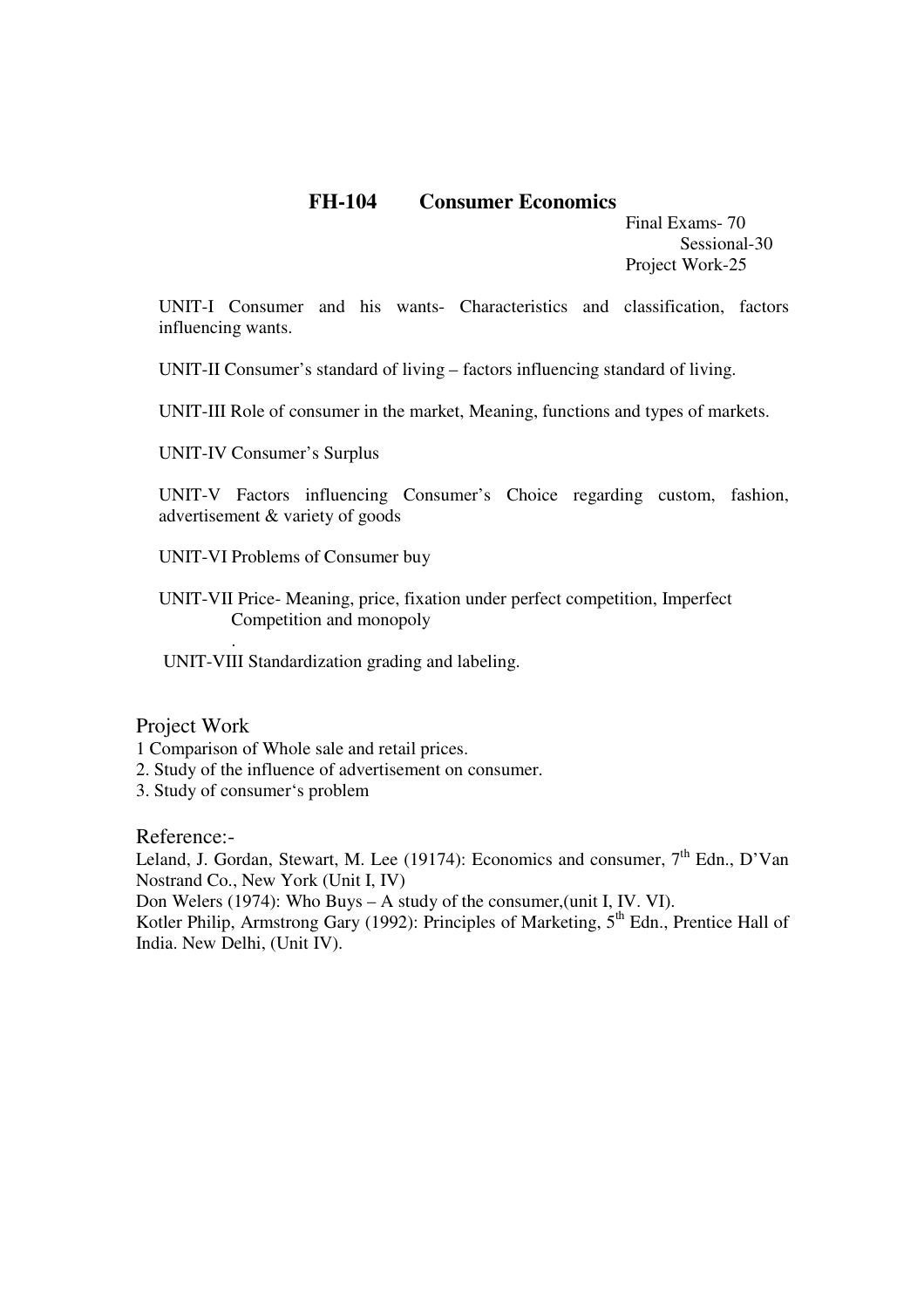M.A (Final) Home Science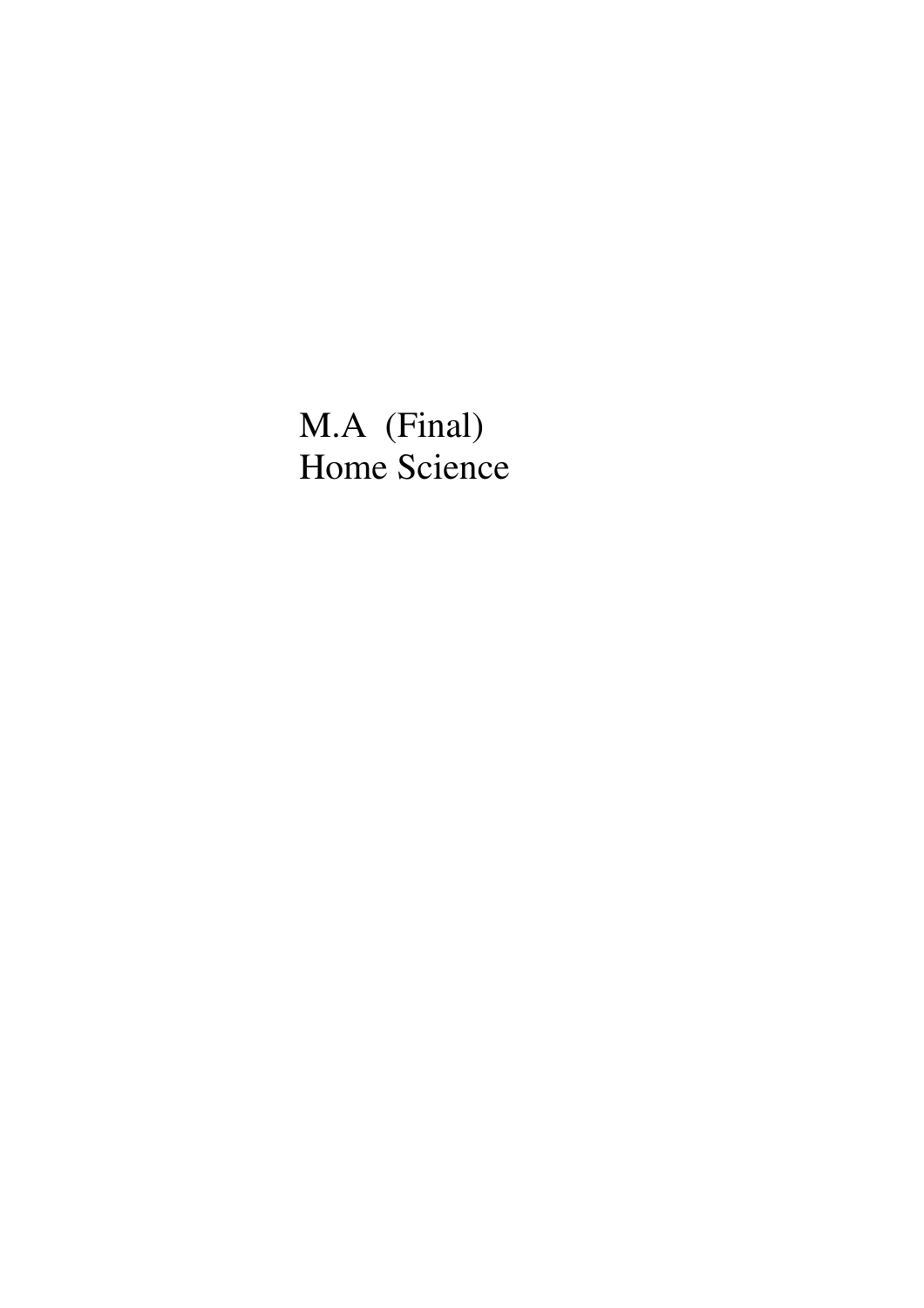# **FH-105 CLOTHING CONSTRUCTION**

 Final Exams- 70 Sessional-30 Practical-50

### UNIT-I Fabric Finish

A. Basic — Bleaching, sizing and dressing, singeing, tentering,

beetling, mercerizing and calendaring.

- B. Texturising Embossing, moering. Schreineriging, napping flocking,
- C. Functional Anti static, absorbent, bacteriostats, moth proofing, Shrinkage control, flame retardant, water repellant and water proofing, soil and stain resistant, crease resistance wash and wear and permanent press.
- D. Finishing with colour—dyeing & printing
- UNIT-II Study of Lines, texture and colour-their effects and function in dress. Design selection in relation to figure, complexion climates, occasion and fashion.
- UNIT-III Their principles, application and limitation in clothing construction. Principles of fitting, common fitting problems and how to remedy them.

### Practical

- 1 Designing through flat pattern method.
- (A) Drafting of personal or adults bodice block and sleeve black.

(B) Drafting of different types of yokes, sleeves and colour using the bodice block and sleeves blocks.

2**.** Clothing construction

Application of the principles and techniques of pattern making for designing and construction of the following garments using appropriate materials and with variation in bodices block collars

- i.One saree blouse
- ii.One nighty or dressing gown
- iii.Samples for various types of sleeves or collar
- iv. Salwar kameez combination

## Reference:-

Bane, A. (1974): Tailoring, McGraw Hill Publication, New Delhi.

Readers Digest (1982): Complete Guide to Sewing, Association Inc., New York, New Delhi.

Savitri Pandit (1967): Manual for Children's Clothing, Orient Longman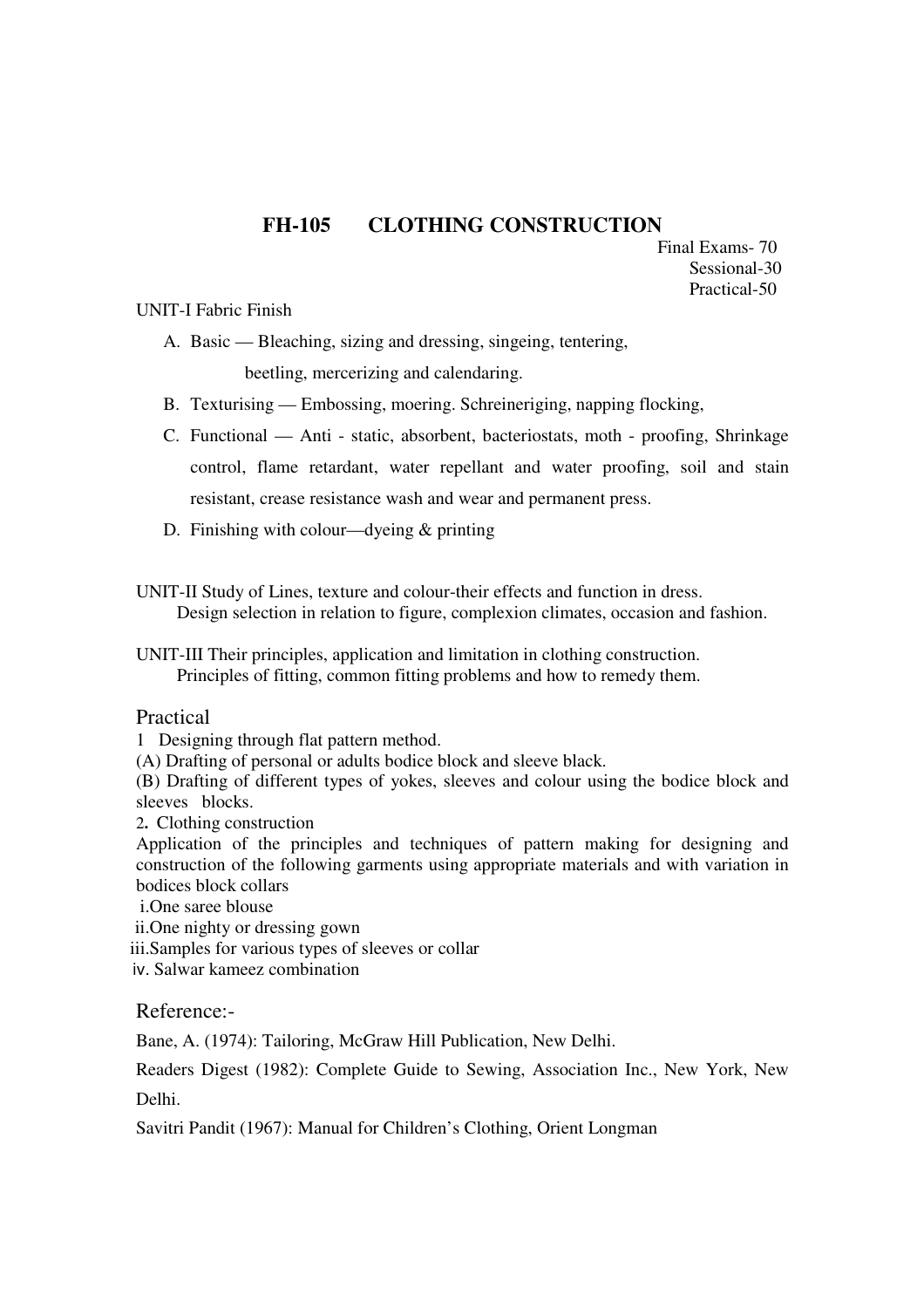# **FH-106 Family Resource Management**

 Final Exams- 70 Sessional-30 Project Work-25

UNIT-I Management of family resources

UNIT-II Concept of Home Management, Its components and its philosophy and role in family living.

UNIT-III Resources available to a family- Human & Non-human. Factors affecting the use of family resources.

- UNIT-III Management process applied to resources (a) Planning (b) Controlling (c) Evaluation
- UNIT-IV Management of Time.
- UNIT-V Management of Energy

UNIT-VI Management of Money- Income, expenditure, budgeting, saving.

UNIT-VII Work Simplification, Purpose, Improve techniques applied to frequently performed house hold task,

Project work

Preparation of household articles.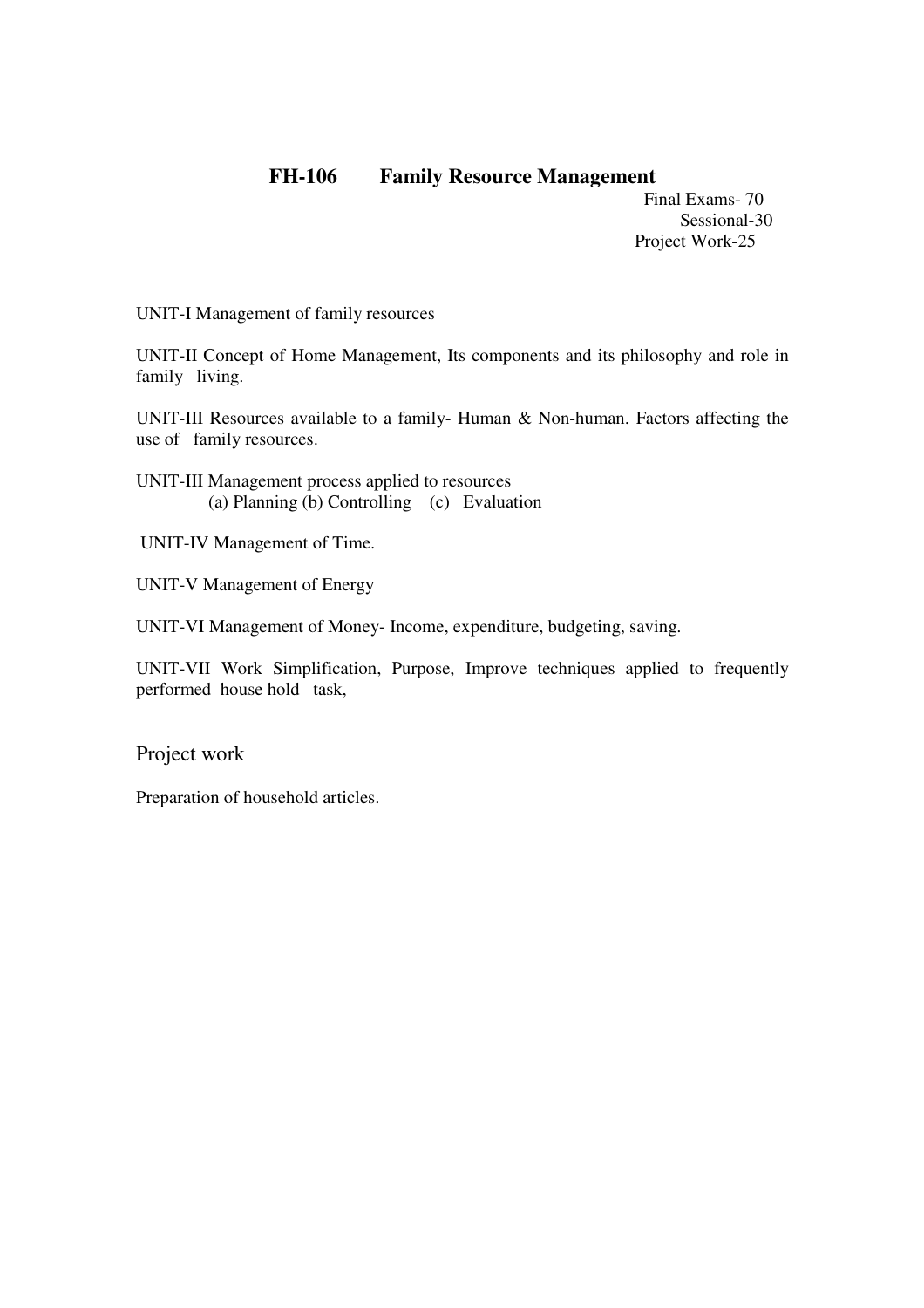# **FH-107 Extension Education, techniques and programme**

 Final Exams- 70 Sessional-30 Project Work-25

UNIT-I Philosophy and aims of education with implications to extension education, Changing concepts philosophy, objectives and elements of extension education.

UNIT-II Growth of extension education as a profession, extension teaching methods. Types of approaches

UNIT-III Community Development in India, Communication methods, Programme planning, Steps of evaluation. Adult learning

Project work

Preparation and demonstration of teaching aids: Poster, Chart, Flashcard, Leaflets, Bulletin board, Folder, etc.